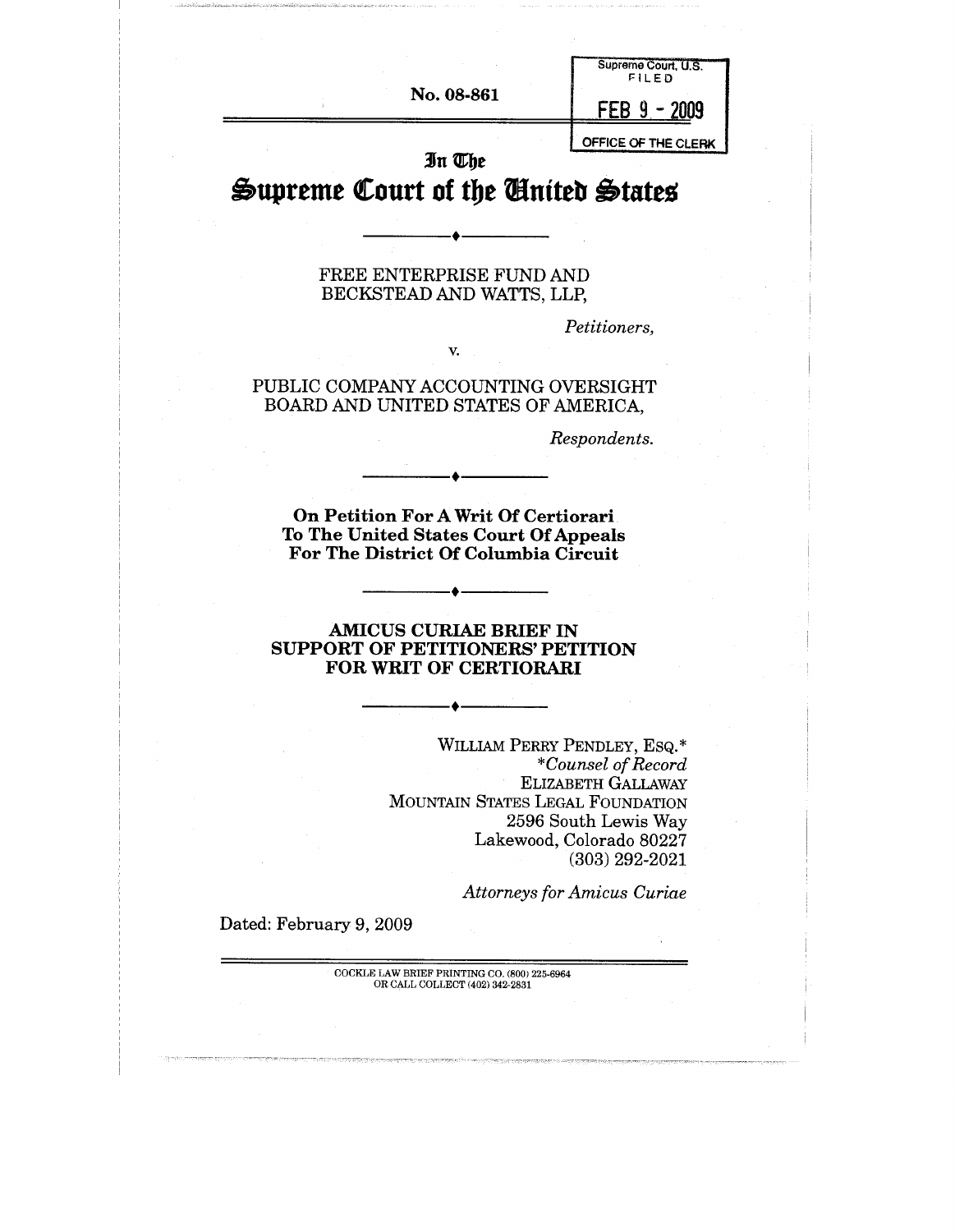## **QUESTION PRESENTED**

Whether, assuming that PCAOB members are "inferior Officers" who must be appointed by a "Head" of a department according to the Appointments Clause of the Constitution, the PCAOB's collective appointment by five SEC Commissioners unconstitutional?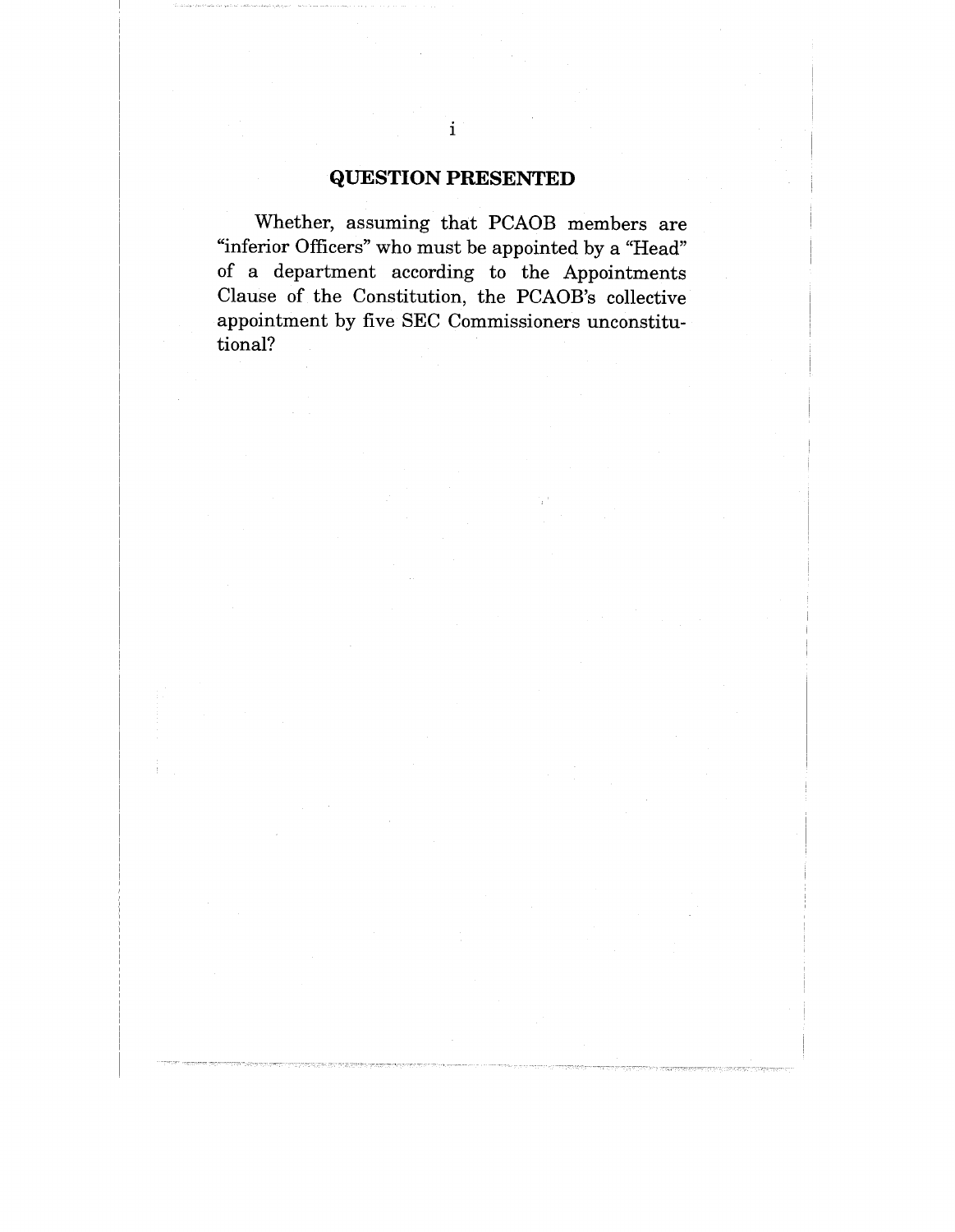# TABLE OF CONTENTS

| ď<br>Ω |
|--------|
|--------|

|                                                                                                                        | $\mathbf{i}$   |
|------------------------------------------------------------------------------------------------------------------------|----------------|
|                                                                                                                        | ij             |
|                                                                                                                        | iv             |
| <b>IDENTITY AND INTEREST OF AMICUS CU-</b>                                                                             | $\mathbf 1$    |
| OPINIONS BELOW, JURISDICTION, AND STATE-                                                                               | $\overline{2}$ |
| SUMMARY OF THE ARGUMENT                                                                                                | $\overline{2}$ |
|                                                                                                                        | 4              |
| CONGRESS VIOLATED THE CONSTI-<br>L.<br>TUTION WHEN IT VESTED THE AP-<br>POINTMENT OF THE PCAOB IN THE                  | 4              |
| THE SELECTION OF THE PCAOB VIO-<br>$\Pi$ .<br>LATED BOTH THE LETTER AND SPIRIT<br>OF THE APPOINTMENTS CLAUSE           | 8              |
| A. The PCAOB, by design, has massive,                                                                                  | 8              |
| B. The appointment of the PCAOB vio-<br>lated the text of the Appointments                                             | 10             |
| C. The selection of the PCAOB violated<br>the spirit of the Appointments Clause<br>because appointment by a collective |                |
|                                                                                                                        | 12             |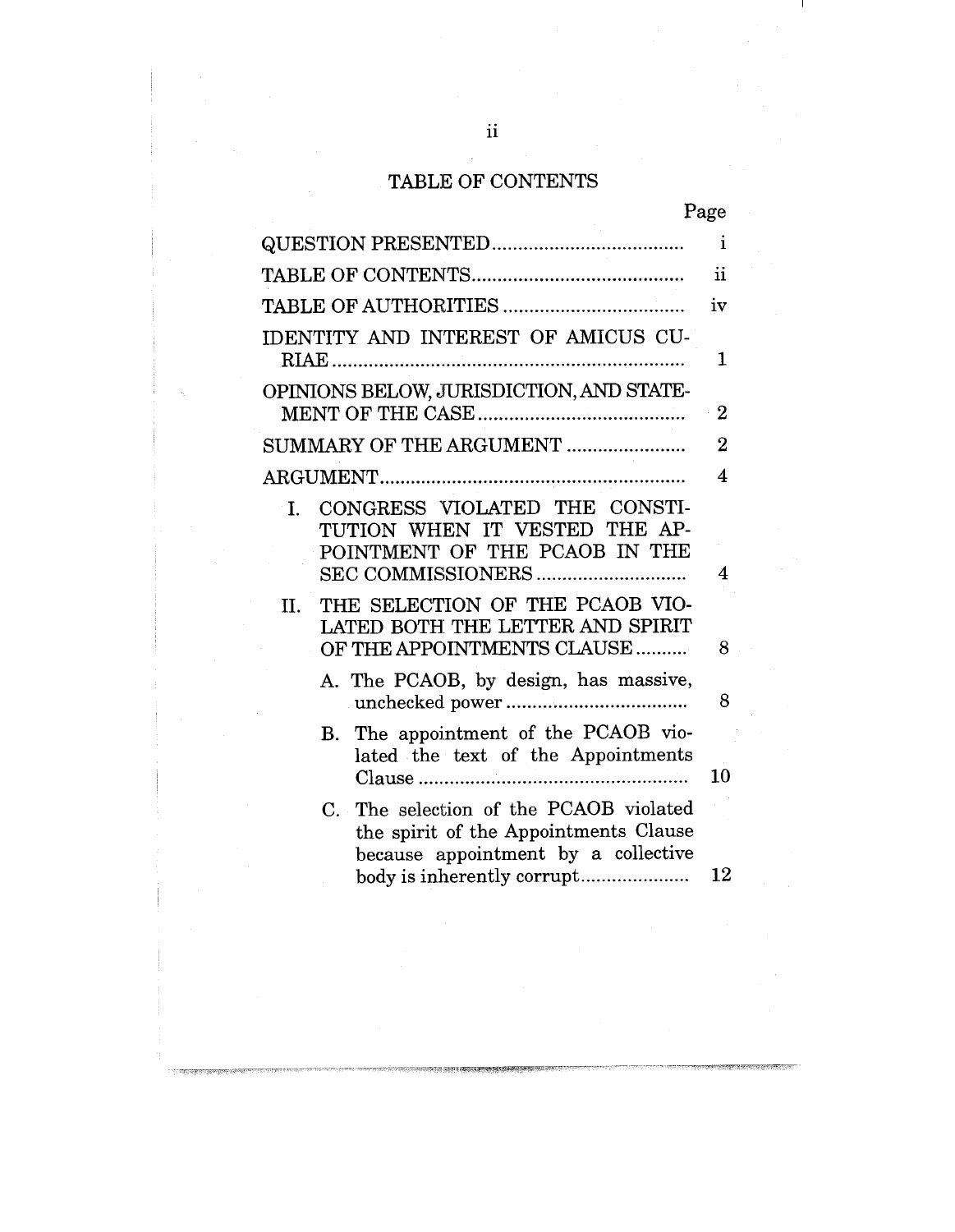# TABLE OF CONTENTS **-** Continued

Page

| III. THE PCAOB IS POLITICALLY UNAC- |  |
|-------------------------------------|--|
| COUNTABLE TO BOTH THE LEGISLA-      |  |
| TIVE AND EXECUTIVE BRANCHES 15      |  |
|                                     |  |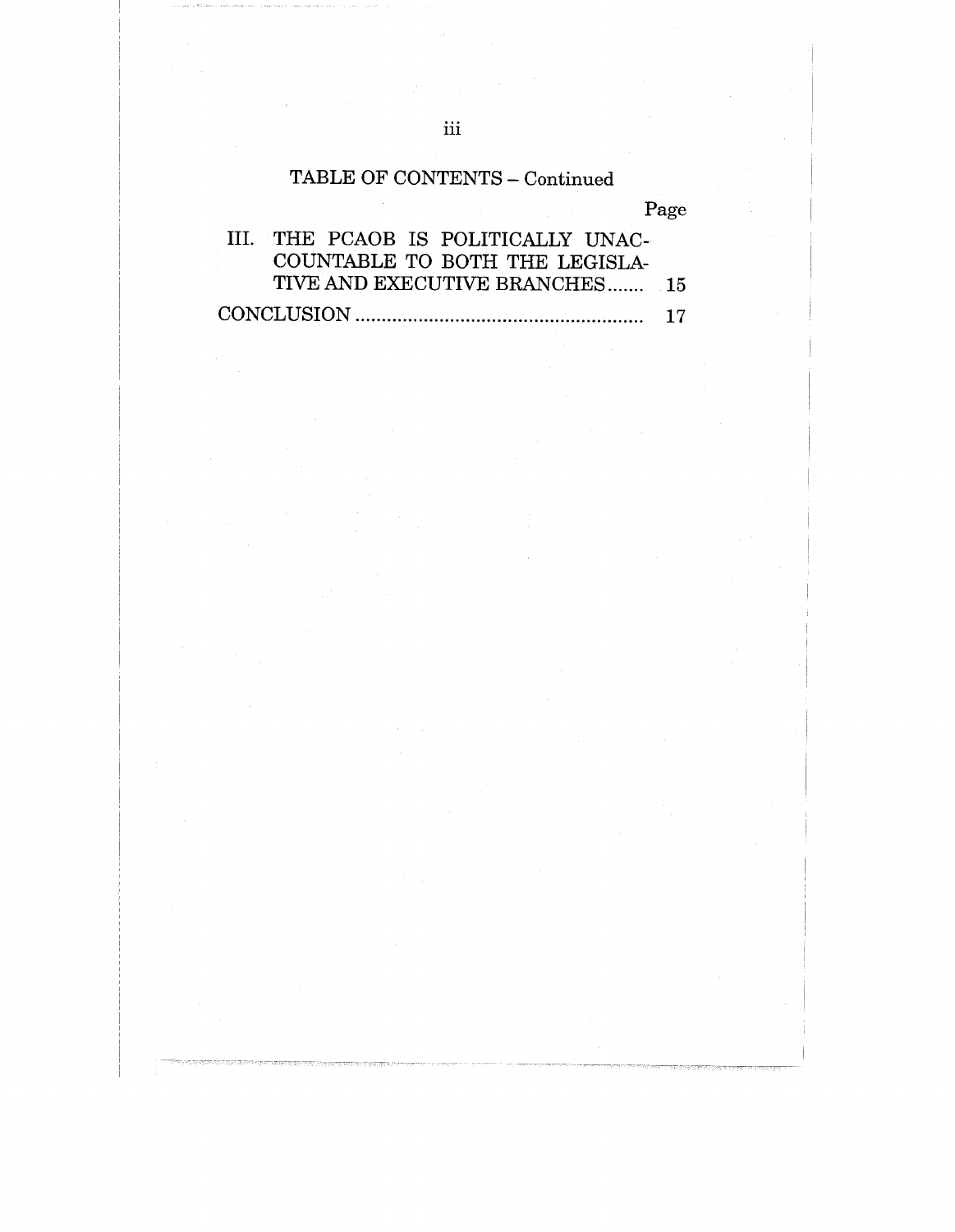# TABLE OF AUTHORITIES

# Page

# CASES

.<br>एउटा राष्ट्रसम्बन्धान्त्रस्थ

| Bowsher v. Synar, 478 U.S. 714 (1986)3                                                      |
|---------------------------------------------------------------------------------------------|
| <i>Buckley v. Valeo, 424 U.S. 1 (1976) </i> 3, 7                                            |
| Edmond v. United States, 520 U.S. 651 (1997) 3, 4                                           |
| Free Enter. Fund v. Pub. Co. Accounting Over-<br>sight Bd., 2007 WL 891675 (D.D.C. 2007) 14 |
| Freytag v. Comm'r of Internal Revenue, 501                                                  |
| SEC v. Blinder, Robinson & Co., 855 F.2d 677                                                |

CONSTITUTION AND STATUTES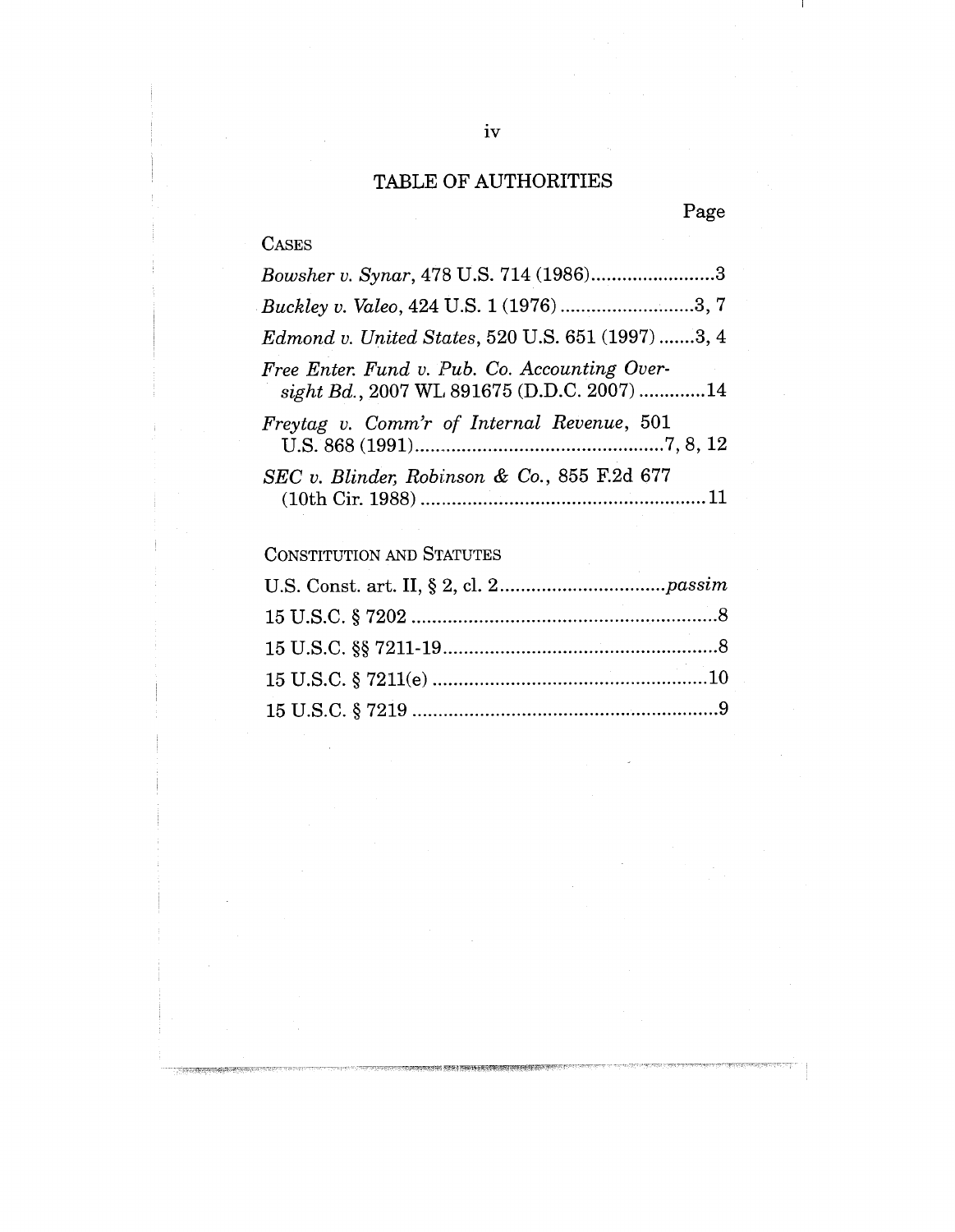## TABLE OF AUTHORITIES - Continued

v

Page

## LEGISLATIVE MATERIALS

| Accounting Reform and Investor Protection:        |
|---------------------------------------------------|
| Hearings on the Legislative History of the        |
| Sarbanes-Oxley Act of 2002: Accounting Re-        |
| form and Investor Protection Issues Raised by     |
| Enron and Other Public Companies Before           |
| the S. Comm. On Banking, Housing and Ur-          |
| ban Affairs, 107th Cong. 44 (2002) (testi-        |
| mony of Arthur Levitt, former Chairman of         |
|                                                   |
| $148$ Cong. Rec. $S6334$ (deily ed. Luly 8, 2002) |

#### OTHER AUTHORITIES

| The Federalist No. 76 (Alexander Hamilton) in |
|-----------------------------------------------|
| The Famous Papers on the Principles of        |
| American Government, 480-84 (Benjamin         |
|                                               |

Michael J. Gerhardt, *The Federal Appointments Clause,* 1-44 (2000) ............................. 5, 13, 14

Government Accountability Office, *Securities and Exchange Commission, Actions Needed to Improve Public Company Accounting Oversight Board Selection Process,* 21 (Dec. 2002) *available at* http://www.gao.gov/new. items/d03339.pdf (last visited Feb. 4. 2009) ....13, 14

Rec. S6334 (daily ed. July 8, 2002) (statement of Sen. Gramm) .................................... 10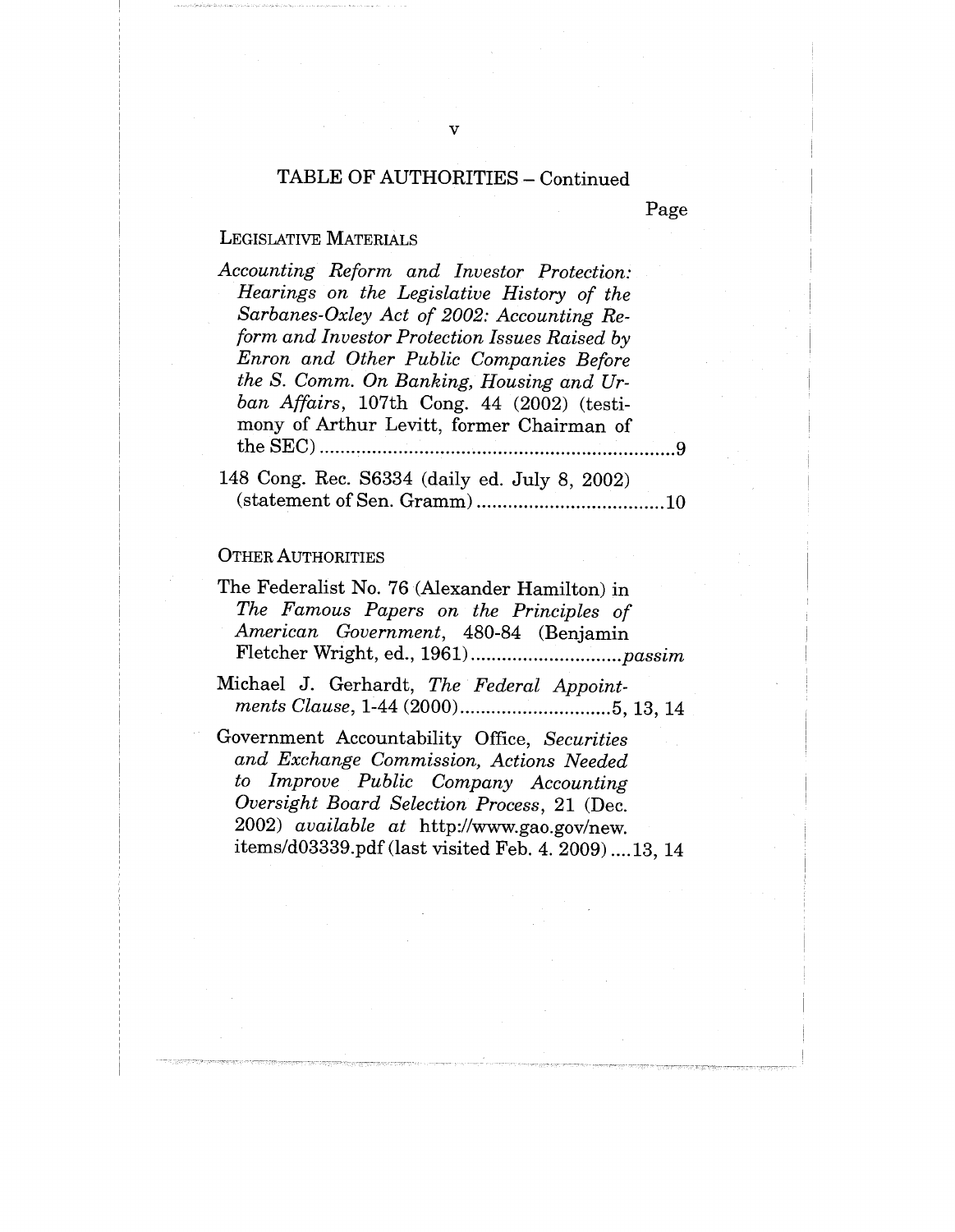# TABLE OF AUTHORITIES - Continued

|                                                                                                                                        | Page |
|----------------------------------------------------------------------------------------------------------------------------------------|------|
| Donna M. Nagy, Playing Peekaboo with Consti-<br>tutional Law: The PCAOB And Its Public<br>Private Status, 80 NOTRE DAME L. REV. 975    |      |
| PCAOB homepage available at http://www.pcaobus.<br>org/Enforcement/index.aspx (last visited Feb-                                       |      |
| Securities and Exchange Commission website,<br>available at http://sec.gov/about/whatwedo.<br>shtml#org (last accessed Feb. 4, 2009)11 |      |
| Noah Webster, An American Dictionary of the<br><i>English Language</i> (New York, S. Converse                                          |      |
| Ross E. Weiner, Inter-Branch Appointments<br>After the Independent Counsel: Court Ap-<br>pointment of United States Attorneys, 86      |      |

11.4400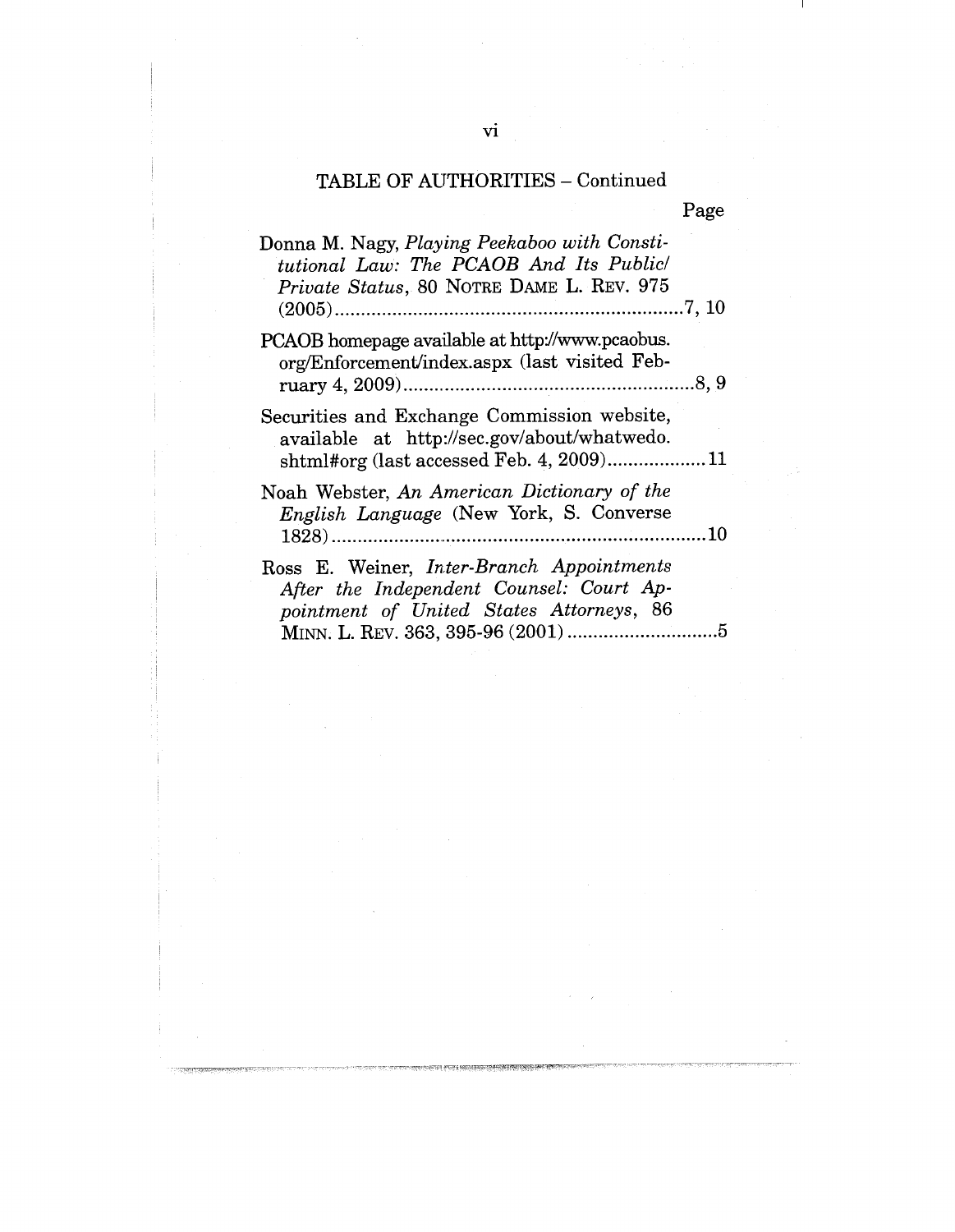#### *AMICUS CURIAE* **BRIEF OF MOUNTAIN STATES LEGAL FOUNDATION IN SUPPORT OF PETITIONERS**

Mountain States Legal Foundation ("MSLF") respectfully submits this *amicus curiae* brief in support of the Petitioners. Pursuant to Supreme Court Rule 37(2)(a), this *amicus curiae* brief is filed with the written consent of all the parties.<sup>1</sup>

## **IDENTITY AND INTEREST OF** *AMICUS CURIAE*

MSLF is a nonprofit, public-interest law firm organized under the laws of the State of Colorado. MSLF is dedicated to bringing before the courts those issues vital to the defense and preservation of private property rights, individual liberties, limited and ethical government, and the free enterprise system. Since its establishment in 1977, MSLF has been active in litigation aimed at ensuring that the United States Constitution is interpreted in accordance with the intent of the Framers.

<sup>1</sup> Copies of the consent letters have been filed with the Clerk of the Court. In compliance with Supreme Court Rule 37(6), MSLF represents that no counsel for any party authored this brief in whole or in part and that no person or entity, other than MSLF, made a monetary contribution to the preparation or submission of this brief. The parties were notified ten days prior to the due date of this brief of the intention to file.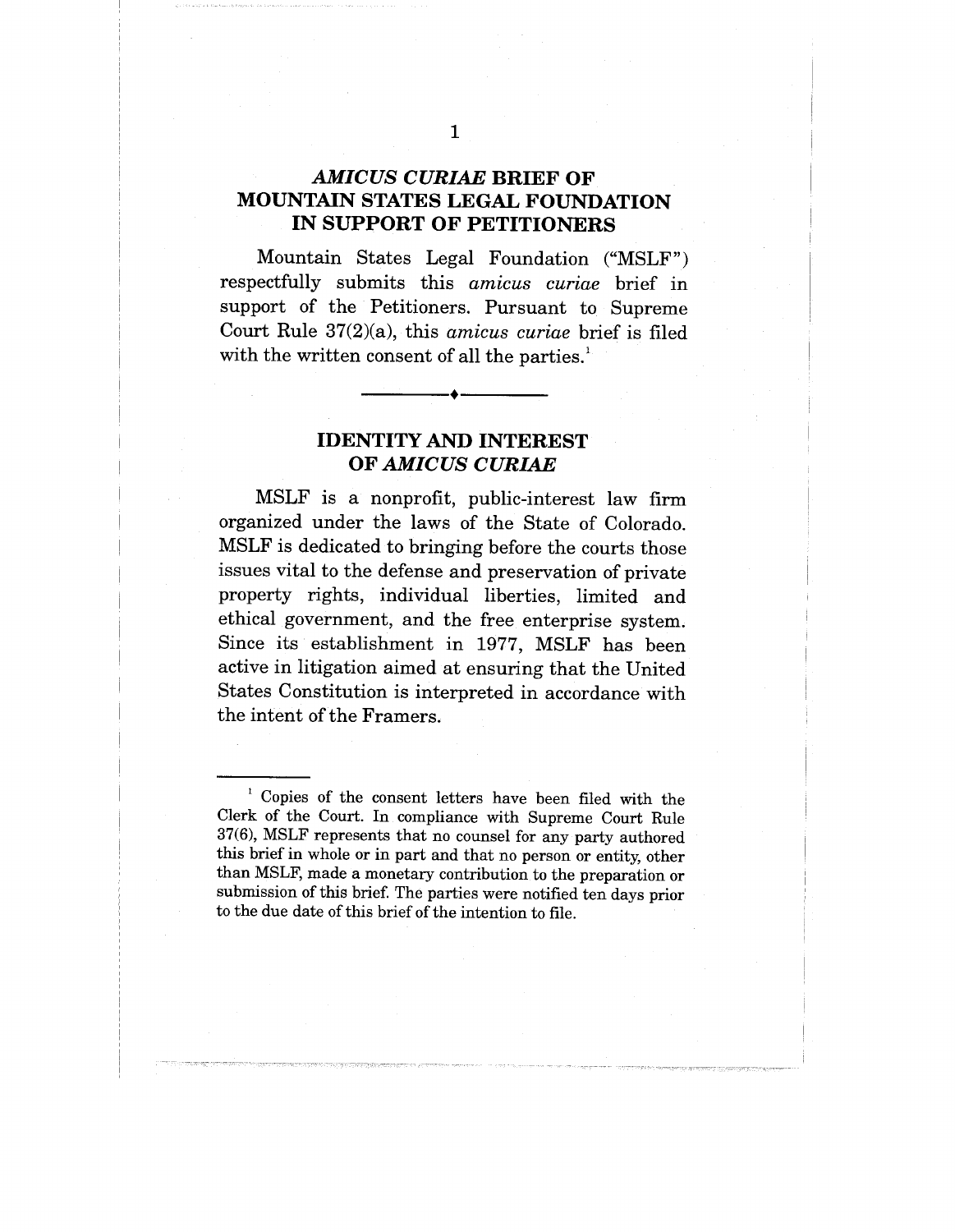MSLF has over 5,000 members throughout the United States. Hundreds of these members are shareholders in various public companies that are subject to regulation by the Sarbanes-Oxley Act. The outcome of this case may have serious consequences for these members if the appointment method for members of the Public Company Accounting Oversight Board ("PCAOB") remains unlawful and unconstitutional.

MSLF believes that its members' interest in the outcome of this case, as well as its knowledge regarding various constitutional guarantees, and its commitment to preserving the Framers' intent are such that its *am icus curiae* brief will assist this Court.

### **OPINIONS B:ELOW, JURISDICTION, AND STATEMENT OF THE CASE**

*Amicus* hereby adopts Petitioners' description of the opinions below, statement of jurisdiction, and statement of the case;. *See* Pet'r Br. 1-6.

#### **SUMMARY OF THE ARGUMENT**

This lawsuit requires an evaluation of the Separation of Powers Doctrine as envisioned by the Framers of the Constitution. It requires an analysis of whether "close enough" is good enough when evaluating the appointment process established by Congress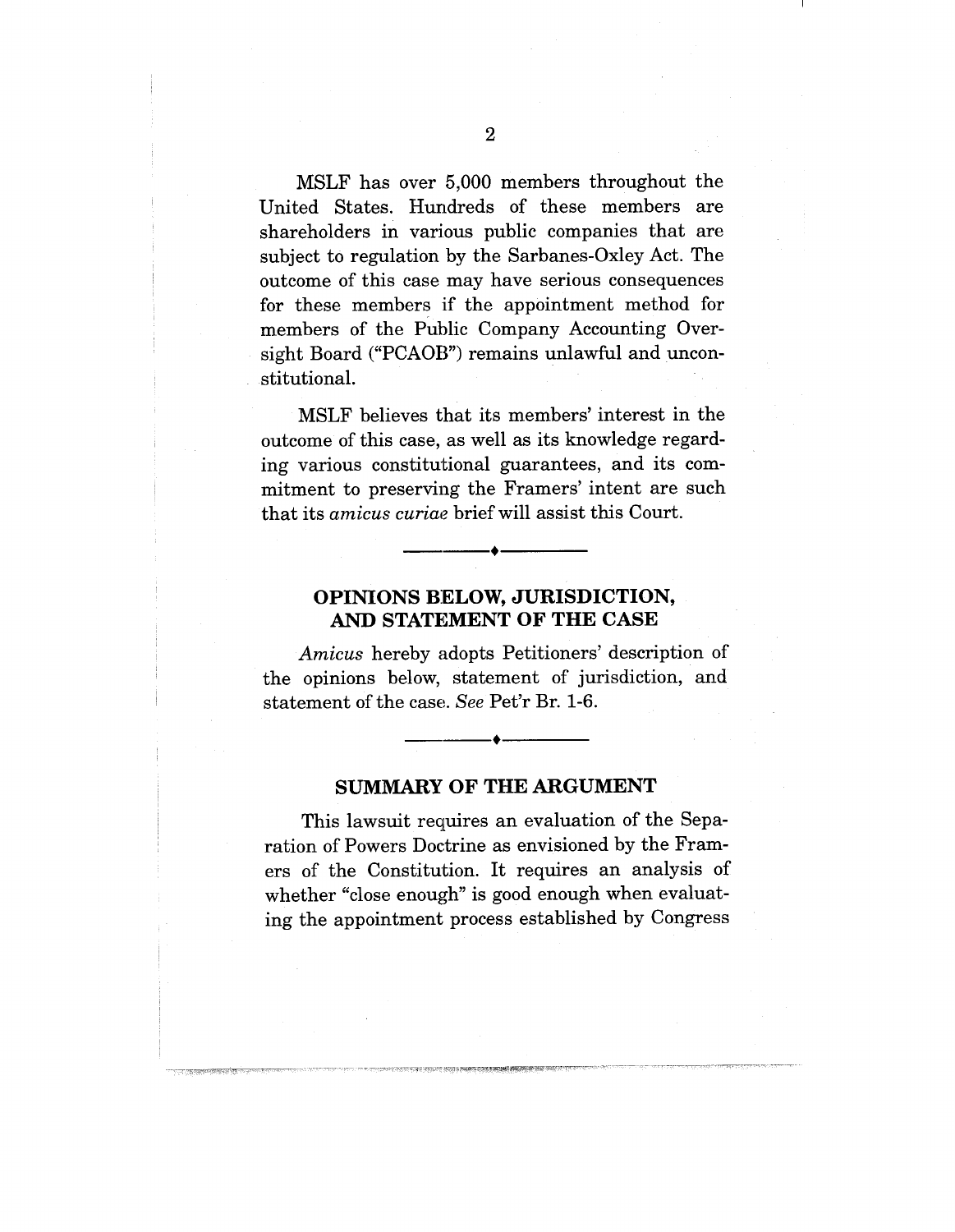when creating the PCAOB, or whether the Appointments Clause requires a strict interpretation that heeds the Framers' intent and imparts the plain meaning of the words of the Constitution.

*Amicus Curiae* MSLF believes that the latter approach is the only appropriate one. The Framers went to exacting lengths to ensure that the Appointments Clause, and the Constitution as a whole, contained structural protections to prevent the abuse of power and thereby preserve liberty. *Bowsher v. Synar,* 478 U.S. 714, 730 (1986). The Appointments Clause represents one of many meticulously-worded sections of the Constitution, in which the meaning of each word is significant and represents an effort by the Framers to preserve the separation of powers. *See* U.S. Const. art. II, § 2, cl. 2. In fact, the Separation of Powers Doctrine has been described as "the heart" of the Constitution, *Buckley v. Valeo,* 424 U.S. 1, 119 (1976), and the Appointments Clause has been labeled as "among the most significant structural safeguards of the constitutional scheme." *Edmond v. United States,* 520 U.S. 651, 659 (1997).

Congress abdicated its responsibility to protect these structural safeguards when drafting the appointment methodology of the PCAOB. As a result, appointment of the PCAOB violated the text of the Appointments Clause as well as the Framers' original intent. Congress's error created an all-powerful, selffunded and self-regulating entity that has no political accountability and whose appointment establishes a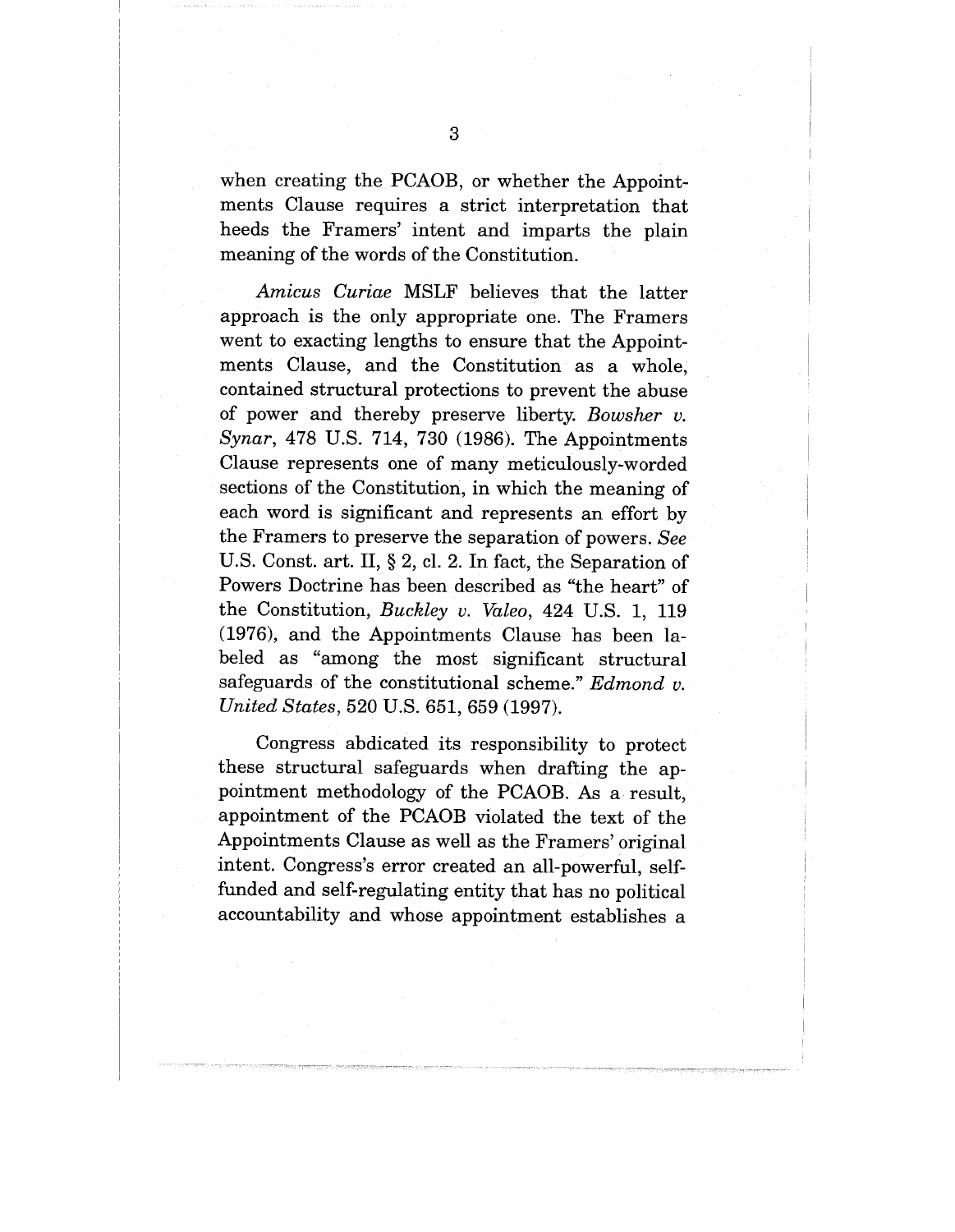legal precedent for cavalier interpretation of the Appointments Clause in the future.

#### **ARGUMENT IN SUPPORT OF THE PETITION**

# **I. CONGRESS VIOLATED THE CONSTITU-TION WHEN IT VESTED THE APPOINT-MENT OF THE PCAOB IN THE SEC COMMISSIONERS.**

The Appointments Clause provides:

[The President] shall nominate, and by and with the Advice and Consent of the Senate, shall appoint Ambassadors, other public Ministers and Consuls, Judges of the supreme Court, and all other Officers of the United States, whose Appointments are not herein otherwise provided for, and which shall be established by law: but the Congress may by law vest the Appointment of such inferior Officers, as they think proper, in the President alone, in the Courts of Law, or in the Heads of Departments.

#### U.S. Const. art. II, § 2, cl. 2.

The Framers structured the Appointments Clause to "preserve political accountability relative to important government assignments." *Edmond,* 520 U.S. 659. *See also* The Federalist No. 76 (Alexander Hamilton) in *The Famous Papers on the Principles of American Government,* 480-84 (Benjamin Fletcher Wright, ed., 1961) ("The Federalist No. 76"). The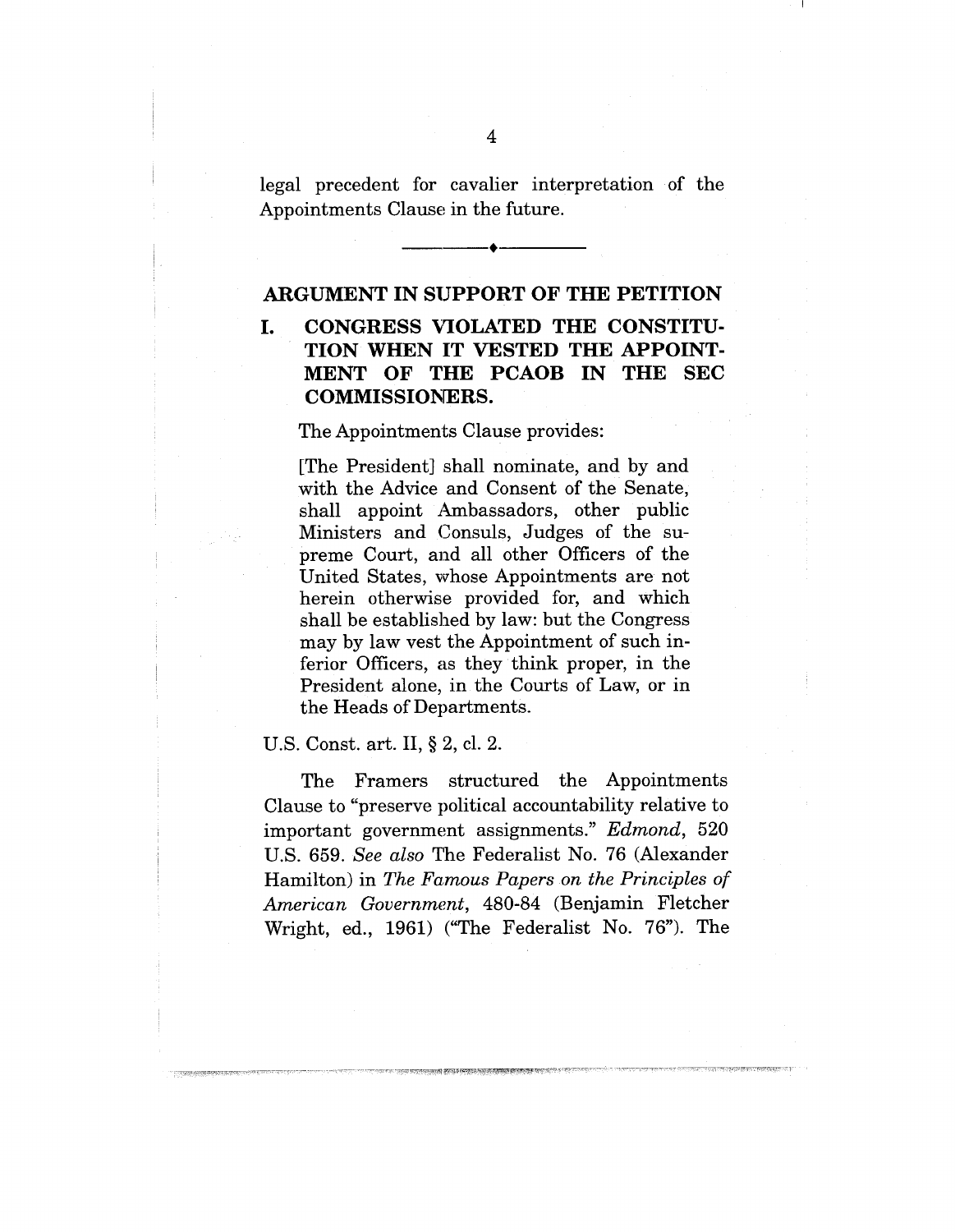Framers sought to achieve this accountability by establishing a preference for single-headed appointment authority. *See* Michael J. Gerhardt, *The Federal Appointments Clause,* 1-44 (2000), The Federalist No. 76, 480-84. As a result, the Constitution requires that "ambassadors, other public Ministers and Consuls, Judges of the supreme Court, and all other Officers of the United States" be appointed by the President, solely. U.S. Const. art. II, § 2, cl. 2. It also limits Congress's ability to vest appointment authority in "the President alone, in the Courts of Law, or in the *Heads of Departments." Id.* (emphasis added). This emphasis on single-headed appointment authority reflects the Framers' confidence in the integrity of an appointment done by a single person, as well as the Framers' doubt in the reliability of an appointment made by a group. The Federalist No. 76,480-89.

The Framers believed that a single person was more accountable than a group. *See generally* The Federalist No. 76, 480-84. In The Federalist Papers, Hamilton explained that a single individual has a "livelier sense of duty and a more exact regard to reputation" than a group, and possesses "stronger obligations ... to investigate with care" a potential appointee's qualifications and reputation. *Id.* at 481. An individual also has "fewer personal attachments to gratify" and is "less liable to be misled by the sentiments of friendship [or] affection ... [or] distracted and warped by [diversel views, feelings, and interests which frequently distract and warp the resolutions of a collective body." *Id. See also* Ross E.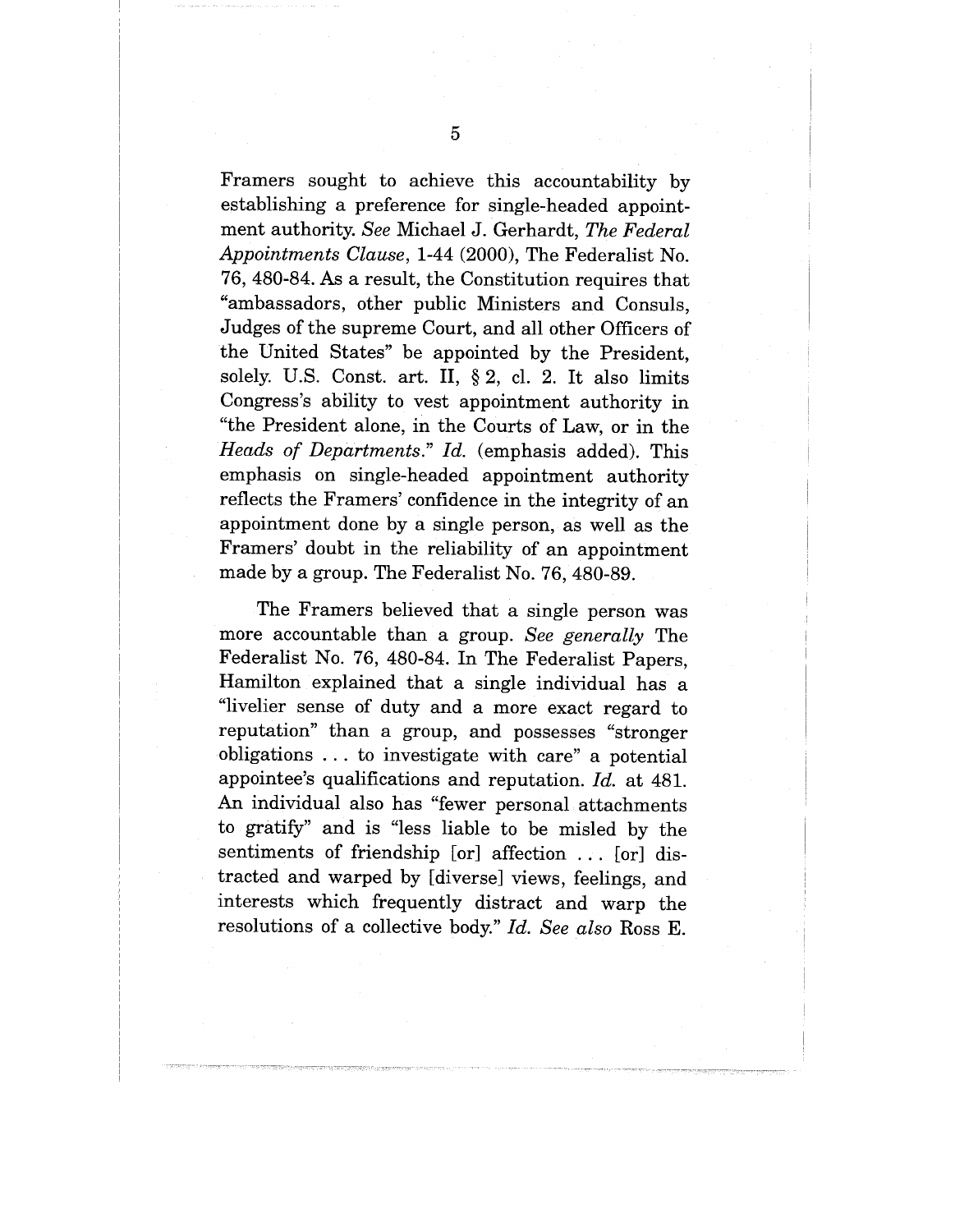# Weiner, *Inter-Branch Appointments After the Independent Counsel: Court Appointment of United States Attorneys,* 86 MINN. L. REV. 363, 395-96 (2001).

This confidence in appointment by a single person contrasts sharply with the Framers' doubts in the trustworthiness of any selection by a group. *See* The Federalist No. '76, 480-89. Hamilton explained that a collective body "[could not] be regulated" because of a "systematic spirit of cabal and intrigue" and cautioned that a group's decision would always be the result of a "bargain" among the parties, instead of a selection based on the qualifications of the appointee. *Id.* at 481. He noted that "likings and dislikes, partialities and antipathies, attachments and animosities" would influence the decision-making process and, ultimately, the appointment would come only from "a victory gained by one party over the other, or [from] a compromise between the parties." Id. Hamilton explained that a collective appointments process would ultimately devolve into a perverse compromise in which the qualifications that unite the votes of the collective body would supersede those that qualified the candidate for the position. *Id.* Rarely will "the advancement of the public service... bet the primary object either of party victories or party negotiations." *Id.* Instead, a collective appointment process "would. be productive of an increase of expense, a multiplication of the evils which spring from favoritism and. intrigue in the distribution of public honors, a decrease in the stability of the administration of the government...." *Id.* at 487-88.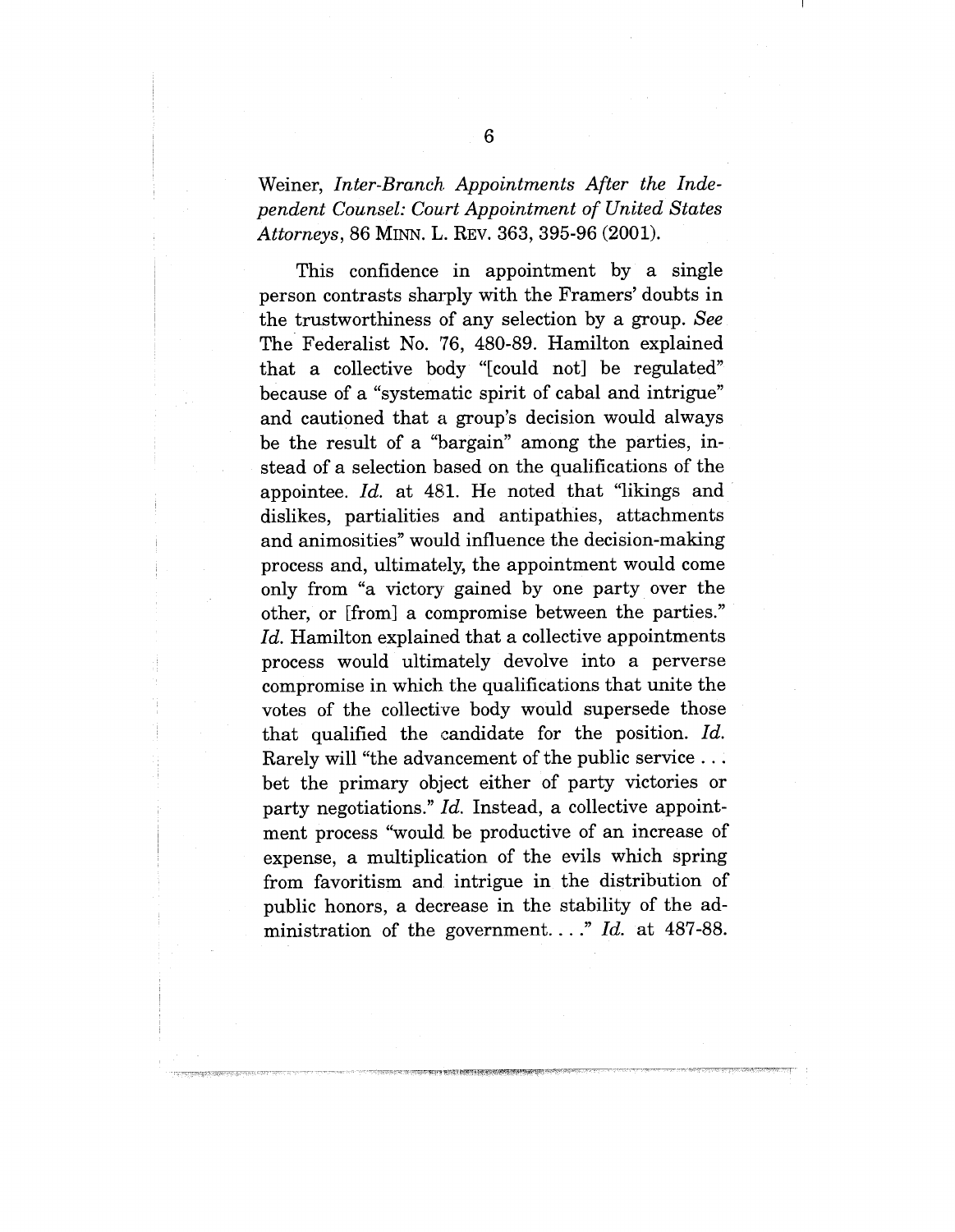The Framers therefore sought to limit the nature and number of persons who could participate in the appointments process. In this way, they sought to prevent an unaccountable diffusion of power among political entities. *Freytag,* 501 U.S. at 884. *See also* Donna M. Nagy, *Playing Peekaboo with Constitutional Law: The PCAOB and Its Public~Private Status, 80* NOTRE DAME L. REV. 975, 1049-59 (2005)

The Supreme Court has recognized this goal and noted that:

[t]he Appointments Clause prevents Congress from distributing power too widely by limiting the actors in whom Congress may vest the power to appoint. The Clause reflects our Framers' conclusion that widely distributed appointment power subverts democratic government.

*Freytag,* 501 U.S. at 885. The Supreme Court has characterized the appointment power as "the most insidious and powerful weapon of eighteenth century despotism." *Buckley v. Valeo,* 424 U.S. 1, 143 (1976). The Court has also described the "manipulation of official appointments" as "one of the American revolutionary generation's greatest grievances against executive power." *Freytag,* 501 U.S. at 883, *citing Buckley,* 424 U.S. at 96 (internal citation omitted). The Appointments Clause allows "Congress only limited authority to devolve appointment power on the President, his heads of departments, and the courts of law." *Freytag,* 501 U.S. at 884.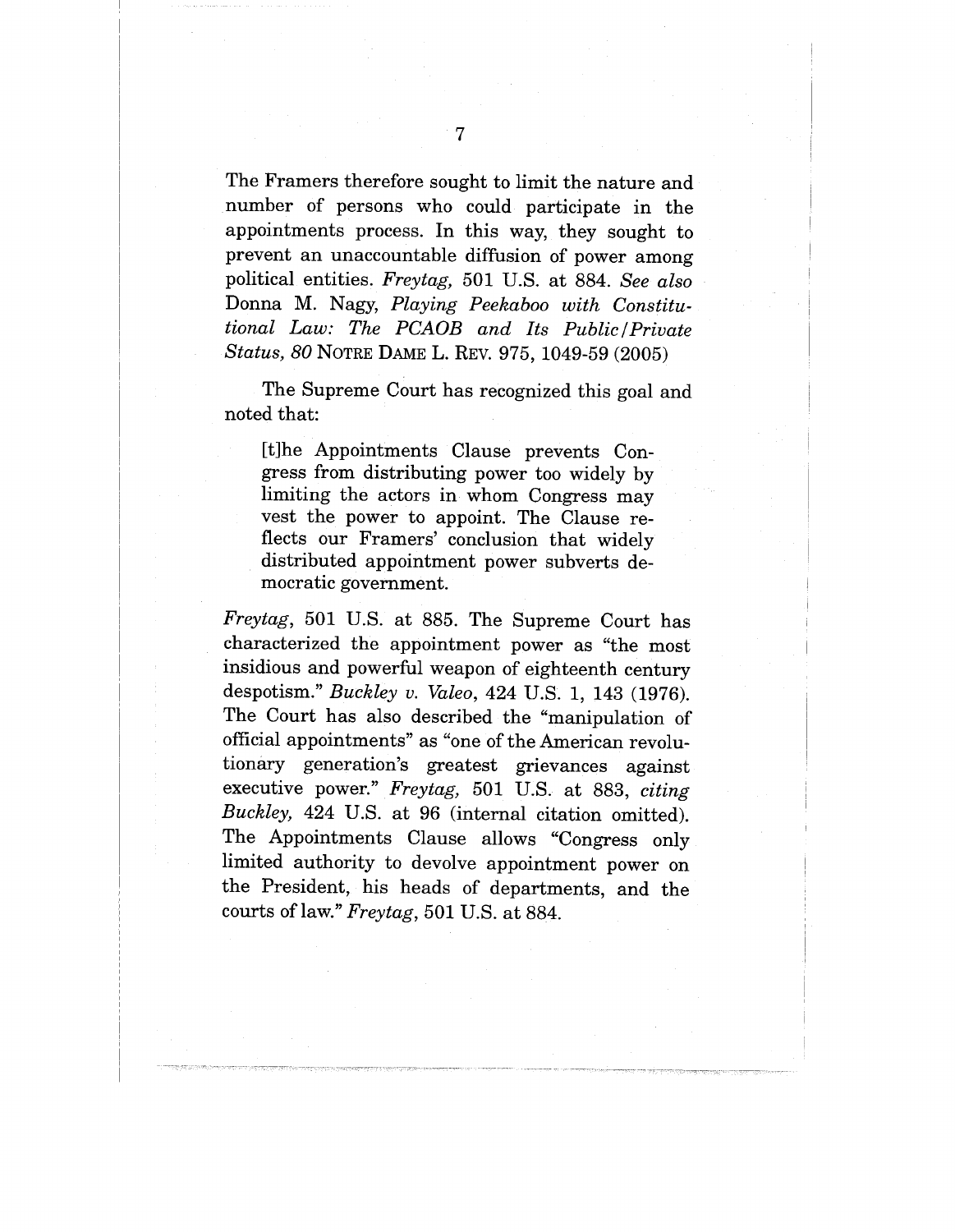By constraining appointment power to a limited number of identifiable individuals, the Framers sought to preserve political oversight and democratic accountability. Single-headed appointment authority ensures that the decision-making process is transparent and focused on the qualifications of the appointee. It also ensures that the individual who makes the appointment can be easily identified if the appointee fails in his duties or if the appointment process becomes otherwise corrupted. The structure of the Appointments Clause ultimately preserves the separation of powers of the federal system because it ensures that democratic principles govern the selection of non-elected officials. *Id.* at 878.

# **II. THE SELECTION OF THE PCAOB VIO-LATED BOTH THE LETTER AND THE SPIRIT OF THE APPOINTMENTS CLAUSE.**

#### **A. The PCAOB, by design, has massive, unchecked power.**

Created in 2002 as part of the Sarbanes-Oxley Act, the PCAOB is a self-funded and self-regulating entity that can inspect, investigate, and punish accounting firms for violations of PCAOB rules or other federal laws. 15 U.S.C. §§ 7211-19. *See also* PCAOB homepage available at http://www.pcaobus. org/Enforcement/index.aspx (last accessed February 4, 2009). In addition to these investigative and punitive powers, the PCAOB can also promulgate binding rules and auditing standards, 15 U.S.C. § 7202, and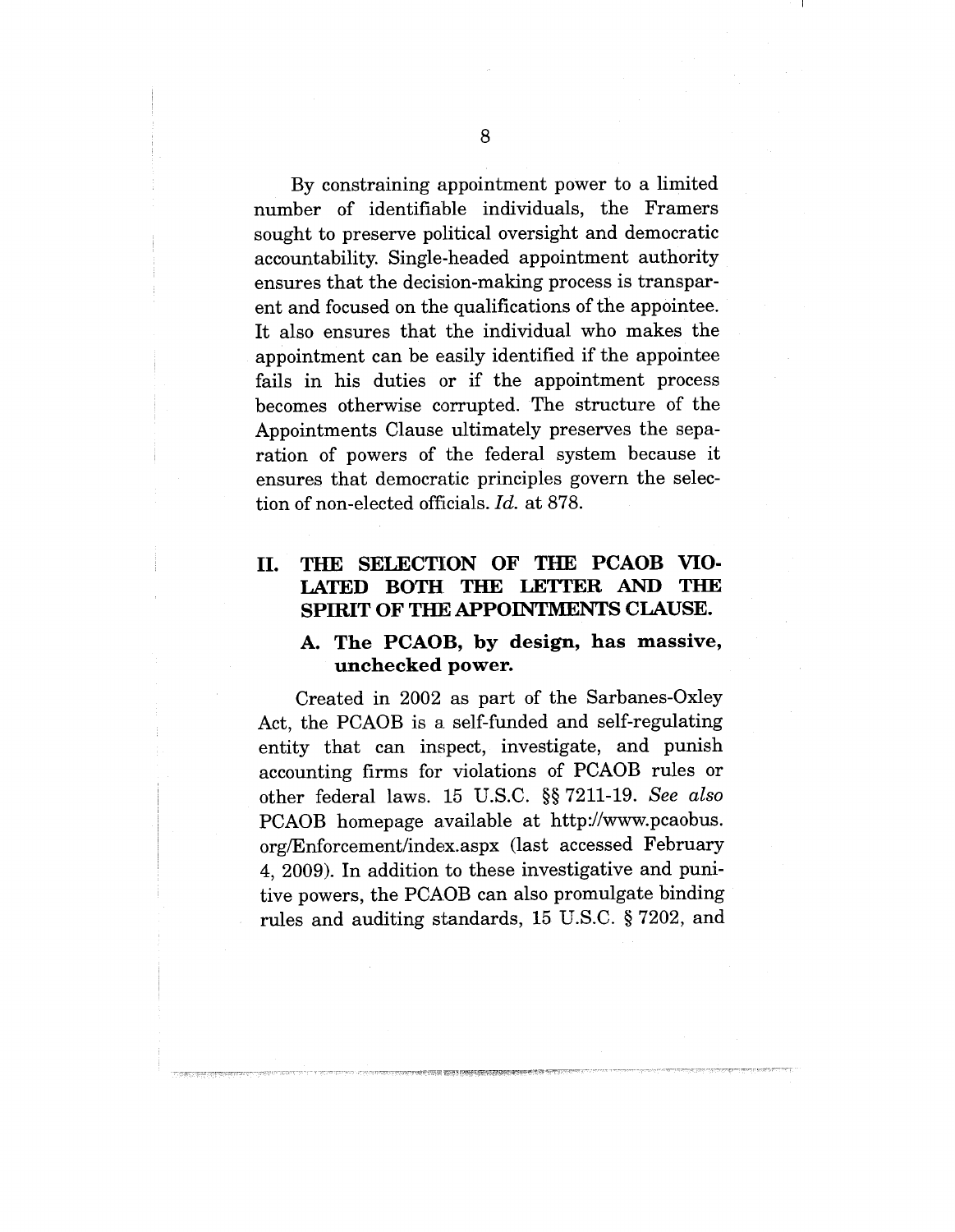provides for its own funding by levying a tax on the nation's public companies. 15 U.S.C. § 7219.

Congress endowed the PCAOB with these significant powers after a series of high-profile accounting scandals shook public confidence in the accounting industry. Congress sought to "protect investors and the public interest by promoting informative, fair, and independent audit reports." PCAOB homepage available at http://www.pcaobus.org/Enforcement/index.aspx (last accessed February 4, 2009). In an effort to "crack down" on the misleading accounting practices, auditor conflicts of interest, and other forms of accounting fraud that had plagued the accounting industry, Congress deliberately tried to insulate the PCAOB from outside political pressure to ensure its autonomy. *Accounting Reform and Investor Protection: Hearings on the Legislative History of the Sarbanes-Oxley Act of 2002: Accounting Reform and Investor Protection Issues Raised by Enron and Other Public Companies Before the S. Comm. On Banking, Housing and Urban Affairs,* 107th Cong. 44 (2002) (testimony of Arthur Levitt, former Chairman of the SEC). As one Senator noted:

This board is going to have massive power, unchecked power, by design ... We are setting up a board with massive power that is going to make decisions that affect all accountants and everybody they work for, which directly or indirectly is every breathing person in this country. They are going to have massive unchecked powers.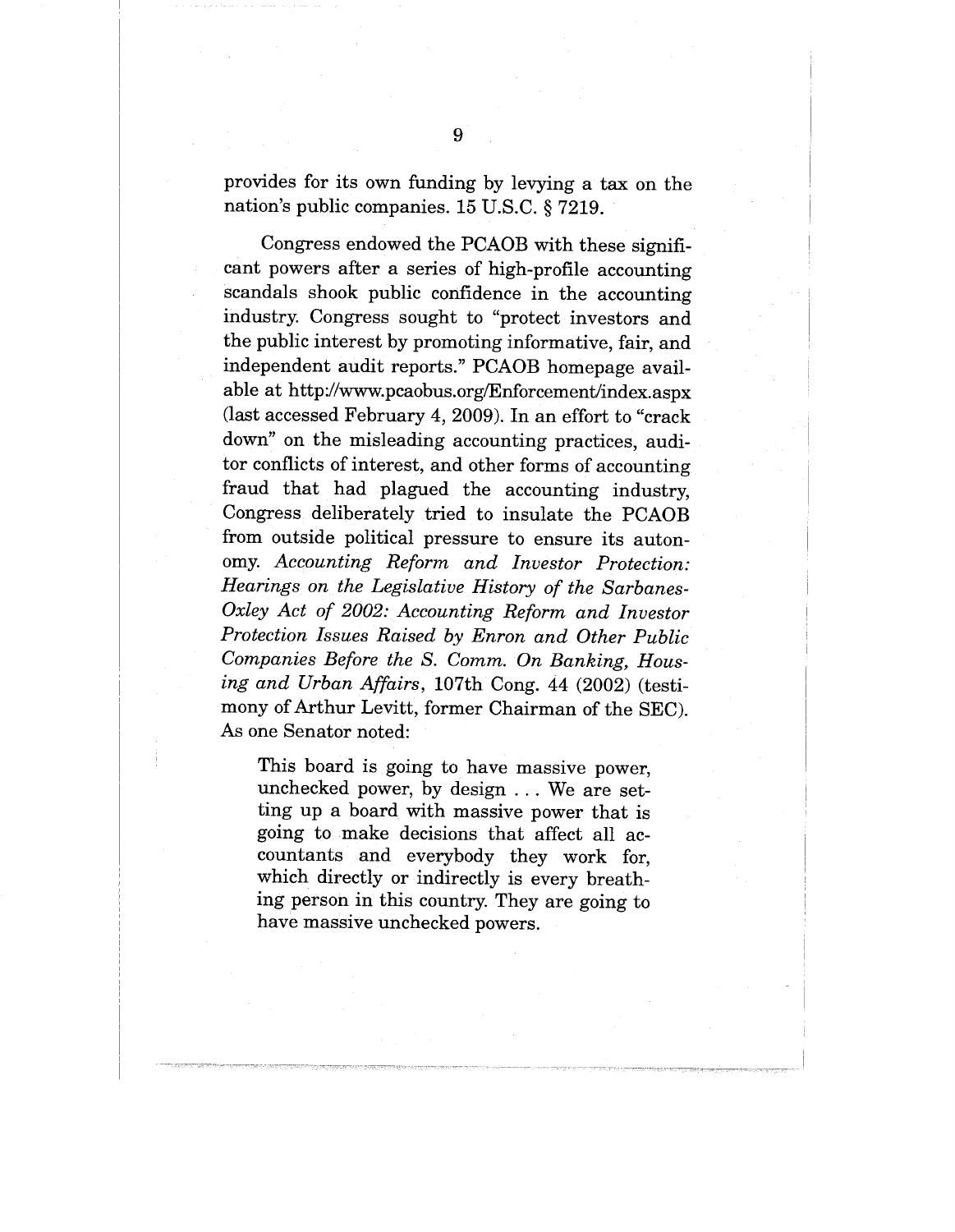Nagy, at 1003, *quoting* 148 Cong. Rec. \$6334 (daily ed. July 8, 2002) (statement of Sen. Gramm).

## **B. The appointment of the PCAOB violated the text of the Appointments Clause.2**

The first and perhaps most obvious defect in the appointment of the PCAOB is that the process violates the plain meaning of the Appointments Clause. The Appointments Clause provides that inferior officers are to be appointed by the head of a department. U.S. Const. art. II, § 2, cl. 2. The plain meaning of "head" is "[a] chief; a principal person; a leader, a commander; one who has the first rank or place, and to whom others are subordinate; as the head of an army; the head of a sect or party." Noah Webster, An *American Dictionary of the English Language* (New York, S. Converse 1828). However, the PCAOB is not appointed by an individual head of a department. Instead, the PCAOB is appointed by the SEC Commissioners, who must collectively select the PCAOB chairperson and initial members of the PCAOB. 15 U.S.C.  $\S 7211(e)$ . This collective selection process is contrary to the plain language of the Appointments Clause because the five SEC Commissioners are not

 $2$  Appellant's brief discusses at length whether the PCAOB's members are principal officers within the meaning of the Appointments Clause. *See* Pet'r Br. 27-35. This *amicus curiae* brief will therefore only address the PCAOB's appointment as inferior officers.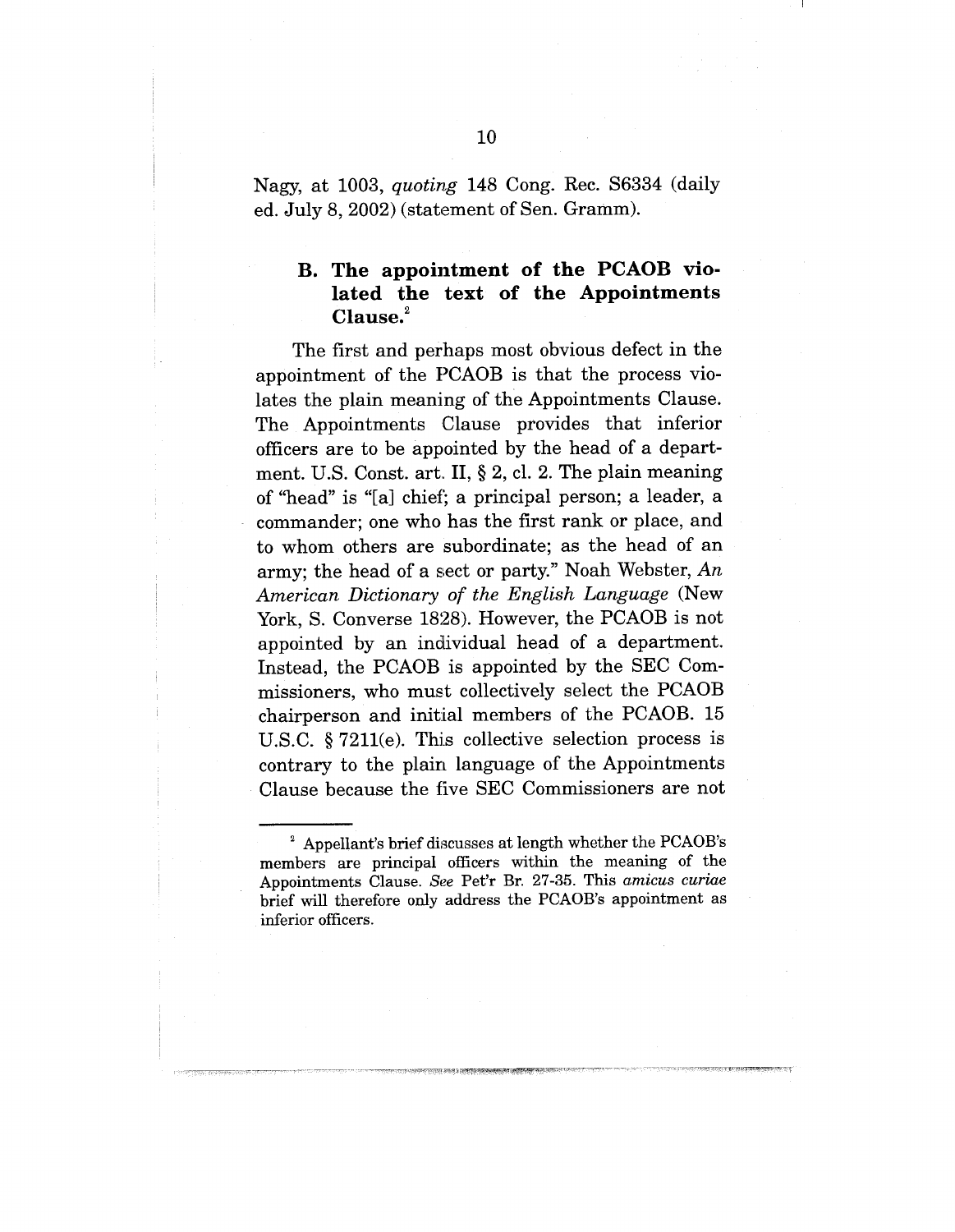the "Head" of the SEC. Likewise, the SEC Commissioners would not qualify as a "Head" according to the original intent of the Framers. U.S. Const. art. II, § 2, cl. 2. *See generally* The Federalist No. 76.

The "Head" of the SEC is most appropriately the SEC Chairman. The Chairman is responsible for the executive and administrative functions of the SEC, including appointment and supervision of personnel employed by the Commission, internal business of the Commission, and the use and expenditure of funds. *See SEC v. Blinder, Robinson & Co.,* 855 F.2d 677, 681 (10th Cir. 1988). Moreover, the SEC itself recognizes that the Chairman is the SEC's chief executive officer. Securities and Exchange Commission website, available at http://sec.gov/about/whatwedo.shtml#org (last accessed Feb. 4, 2009).

In fact, viewing the Chairman as the head of the SEC makes sense given the Framers' intent when drafting the Appointments Clause. *See* The Federalist No. 76. The SEC Chairman serves at the pleasure of the President and therefore has direct political accountability to the President for appointment of PCAOB members. The President, in turn, is accountable to the public for his selection of the SEC Chairman. If however, the SEC Commissioners can collectively be considered the "Head" of the SEC, no single individual is answerable for his or her choice. The political accountability sought by the Framers cannot be achieved in this way. *Id.*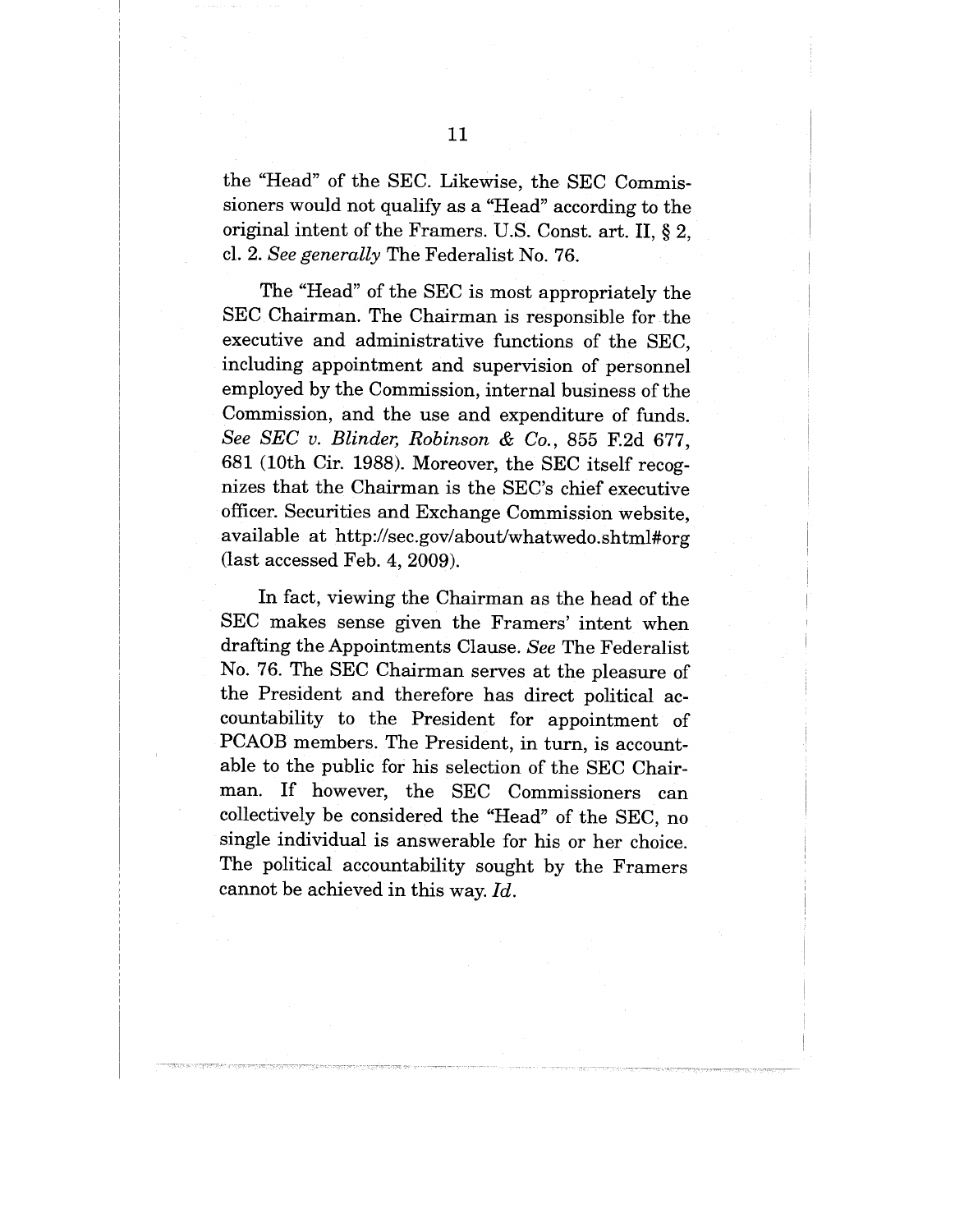Given the Framers' original intent, it is illogical that the five SEC Commissioners are the "Head" of the SEC because the Framers would not have diffused the appointment power in such a way. The "Framers recognized the dangers posed by an excessively diffuse appointment power," and sought to limit it to a single person. *Freytag,* 501 U.S. at 885. An individual has "fewer personal attachments to gratify" and is "less liable to be misled by the sentiments of friendship [or] affection ... [or] distracted and warped by [diverse] views, feelings, and interests which frequently distract and warp the resolutions of a collective body." The Federalist No. 76, at 481. It therefore strains the imagination to think, that given the Framers' deep distrust for appointment by committee, they would have used the phrase "Heads of Departments" to enable appointment by group. *Id.*

# **C. The selection of the PCOAB violated the spirit of the Appointments Clause because appointment by a collective body is inherently corrupt.**

Not surprisingly, the PCAOB's appointment process was a messy experiment in federal appointment authority that bore out the problems anticipated by the Framers. As the Framers would have anticipated, the selection of the PCAOB was "warped by [diverse] views, feelings, and interests ... of a collective body." *Id.*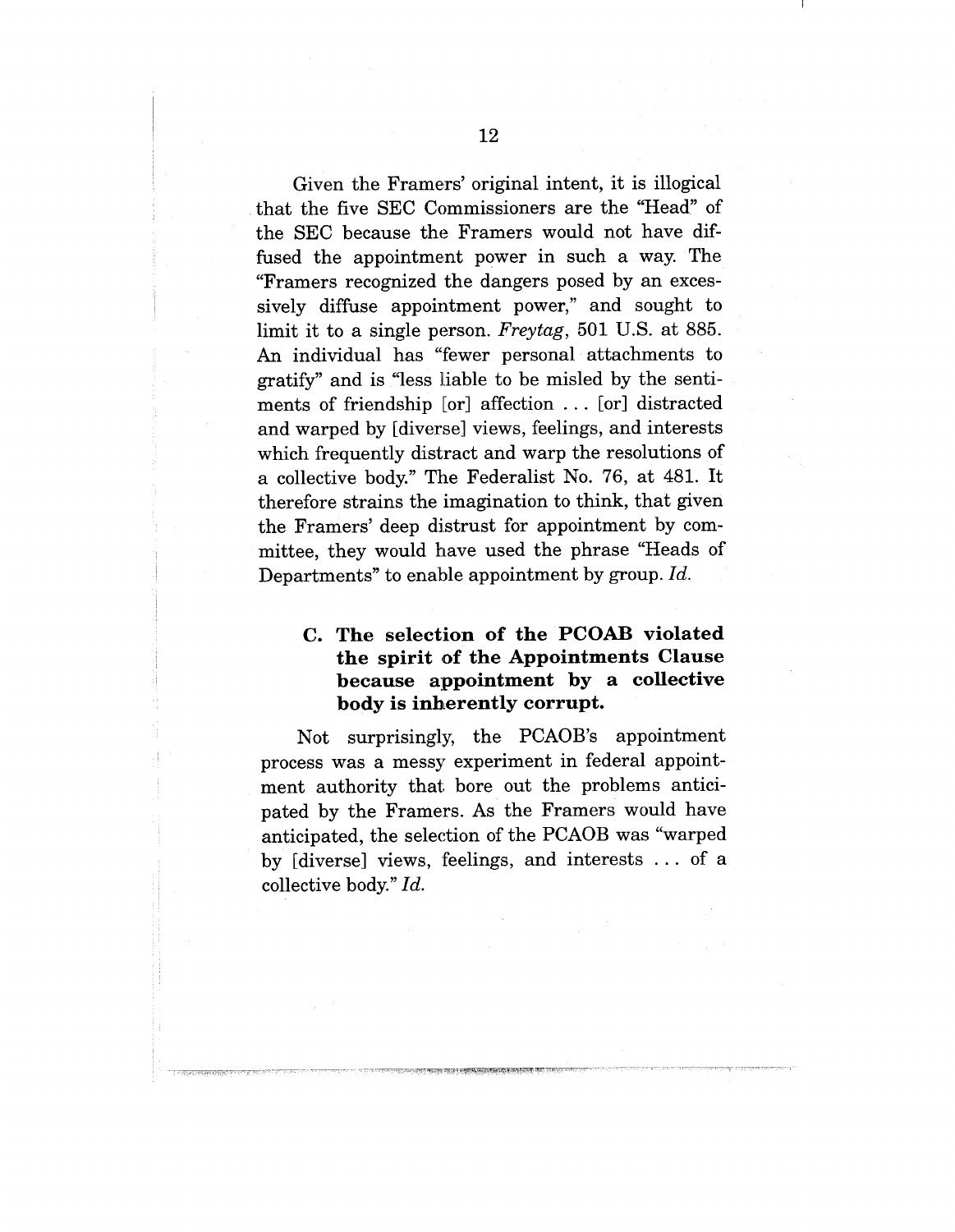In 2002, the Government Accountability Office ("GAO") investigated the PCAOB appointment process "amid allegations that the SEC Chairman withheld relevant information from the other Commissioners concerning the suitability of the newly appointed PCAOB chairman...." Government Accountability Office, *Securities and Exchange Commission, Actions Needed to Improve Public Company Accounting Oversight Board Selection Process,* 21 (Dec. 2002) *available at* http://www.gao.gov/new.items/d03339.pdf (last accessed Feb. 4, 2009) ("GAO Report"). The Report described a "breakdown" in the PCAOB selection process due to a lack of consensus among the Commissioners. *Id.* at 2-3. It indicated that infighting among the Commissioners resulted in delay, a haphazard selection process, and ultimately, inadequately vetted appointees. *Id.* It concluded that "the biggest impediment to the smooth functioning of the selection process was a lack of initial consensus among the Commissioners and key SEC staff on the selection process." *Id.* at 20.

As the Framers anticipated, the collective appointment of the PCAOB "had fallen easy prey to demagogues, provincialism and factions." Gerhardt, at 18. "[E]ach member [had] his friends and connections to provide for, and the desire for mutual gratification [begat] a scandalous bartering for votes and bargaining for places." The Federalist No. 76, at 487. As a group, the SEC was unable to "agree [upon a] process for screening candidates before they were interviewed and appointed by the Commissioners." GAO Report,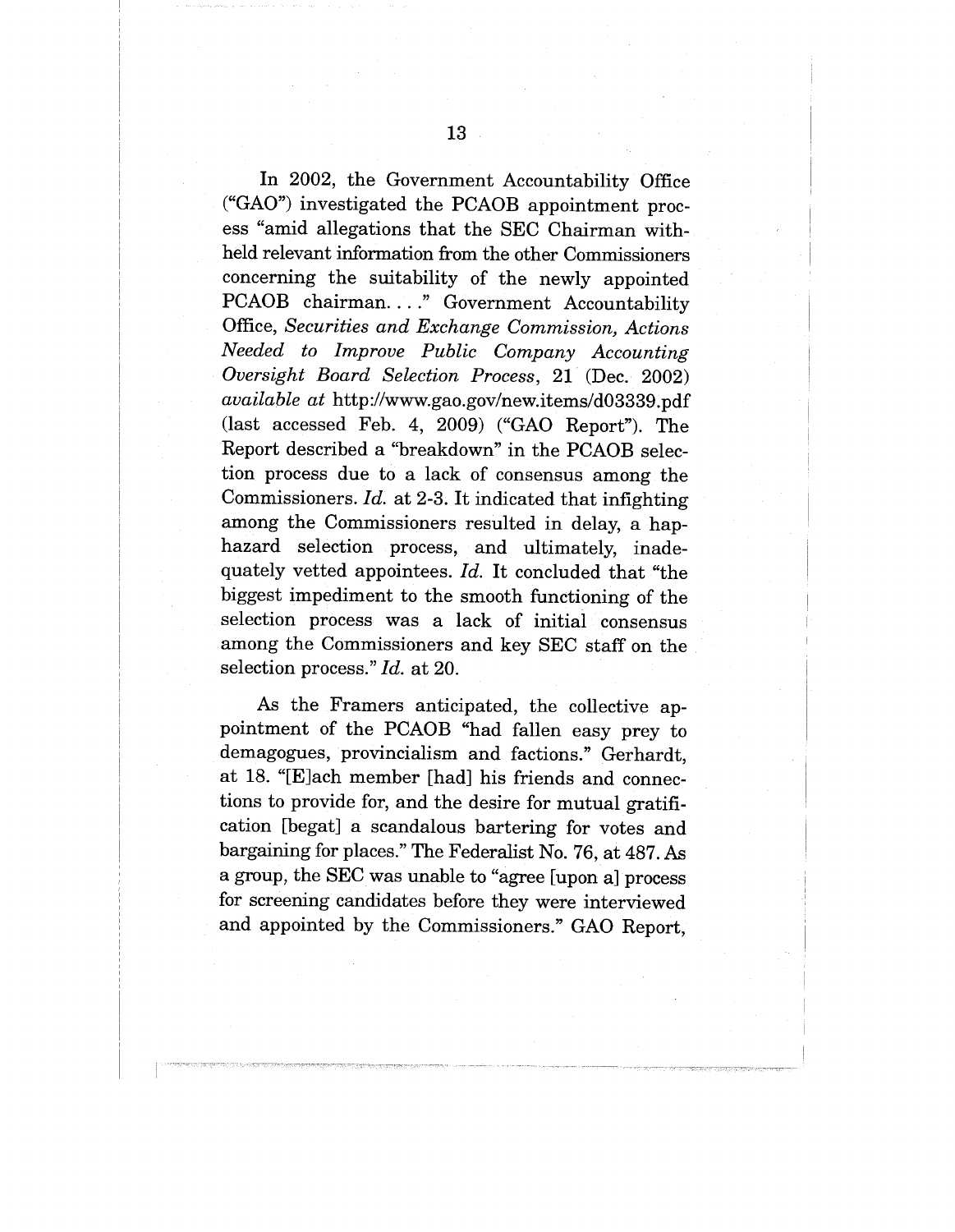at 5. Furthermore, the group was unable to "determine how and what information would, and should, have been developed and passed along for their consideration as they deliberated about candidates." *Id.*

This breakdown in the appointment process was not a victimless no.-harm-no-foul technicality. The multi-headed appointment procedures used by the SEC offended the plain language of the Appointments Clause and ignored the elementary principles that the Framers sought to preserve. *See* Gerhardt, at 28. As a group, the SEC Commissioners had no individual responsibility for the PCAOB appointments, or for the chaotic and unreliable process through which they were selected. Perhaps most disturbingly, the SEC Commissioners bear no individual responsibility for the future actions of their appointees. When an individual selects an appointee, his motives and methodology, if not overtly clear, can be discovered through investigation into that person's background, motives, and history. *See* The Federalist No. 76, at 480-84. But when a group, such as the SEC Commissioners, selects a candidate, the individual motives and methodology for their selections are obscured.

The district court held that "since the SEC Chairman has voted for each PCAOB member" the Plaintiff-Appellees' injury was not traceable to the improper PCAOB appointment process - essentially that the errors in the PCAOB appointment process were a no-harm-no-foul technicality. *Free Enter. Fund v. Pub. Co. Accour,~ting Oversight Bd.,* 2007 WL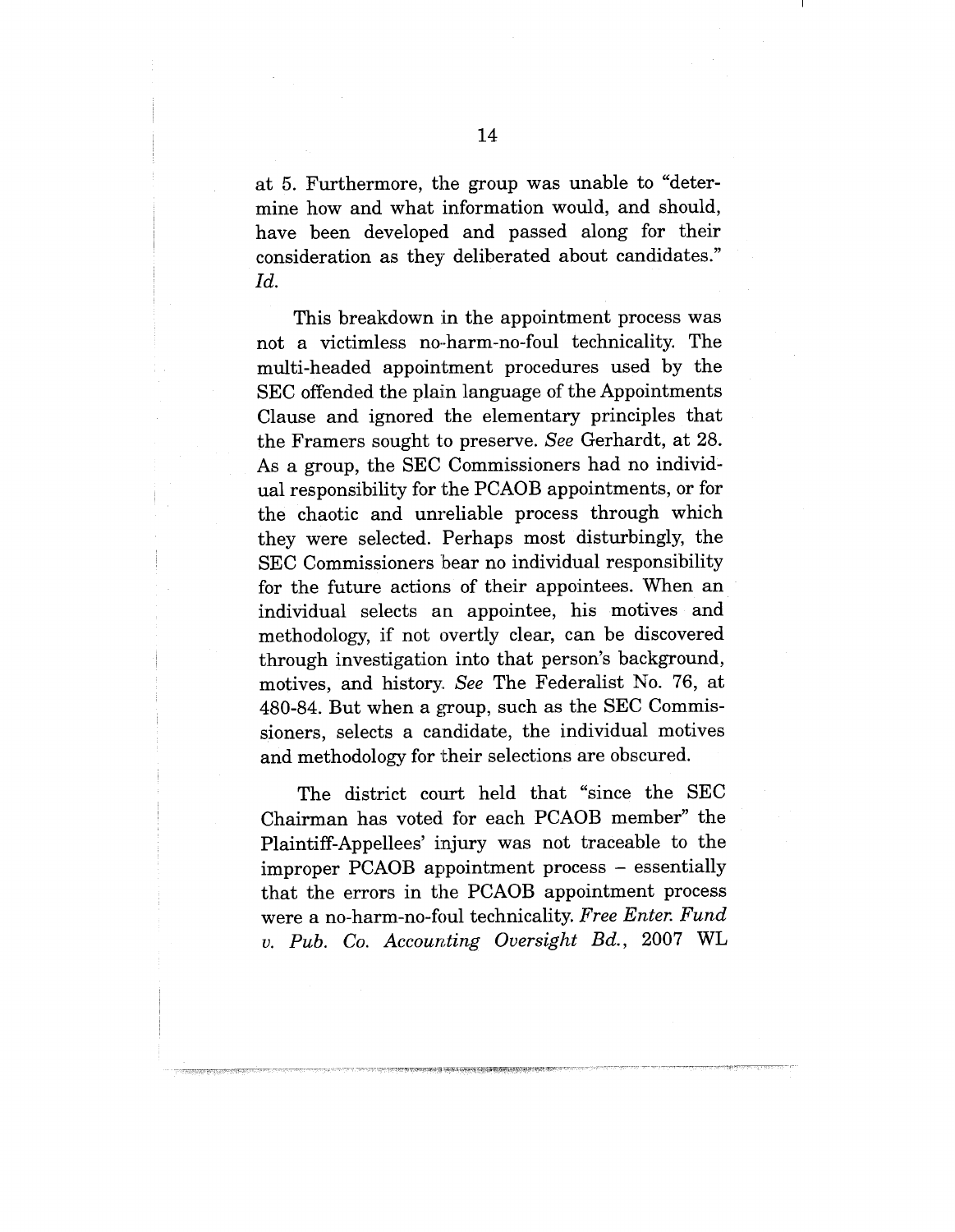891675 at \*5 (D.D.C. 2007). It is impossible to know, however, what bargains were struck and/or what political favors were exchanged as the SEC Chairman bargained, albeit unsuccessfully, with the other Commissioners to reach a consensus on the makeup of the Board. Failure to follow the structure of the Appointments Clause rendered the selection process itself corrupt. In fact, no one, except perhaps the SEC Chairman, knows whether he would have voted for the same individuals had he appointed them on his own. This inability to dissect the appointments process and hold one individual accountable for his choice is exactly why the Framers placed appointment authority in one person - the "Head" of a department. U.S. Const. art. II, § 2.

# **III. THE PCAOB IS POLITICALLY UNAC-COUNTABLE TO BOTH THE LEGISLA-TIVE AND EXECUTIVE BRANCHES.**

The PCAOB is a powerful, self-funding and selfregulating entity that is not accountable either to the Legislative Branch or to the Executive Branch. The power of the PCAOB is limited only by the SEC Commissioners, who themselves are one generation removed from the democratically-elected office of President. The PCAOB cannot be disciplined nor controlled by the President, nor can the PCAOB be disciplined or controlled by the SEC Chairman through the President. Rather, the PCAOB is overseen by a group of SEC Commissioners whose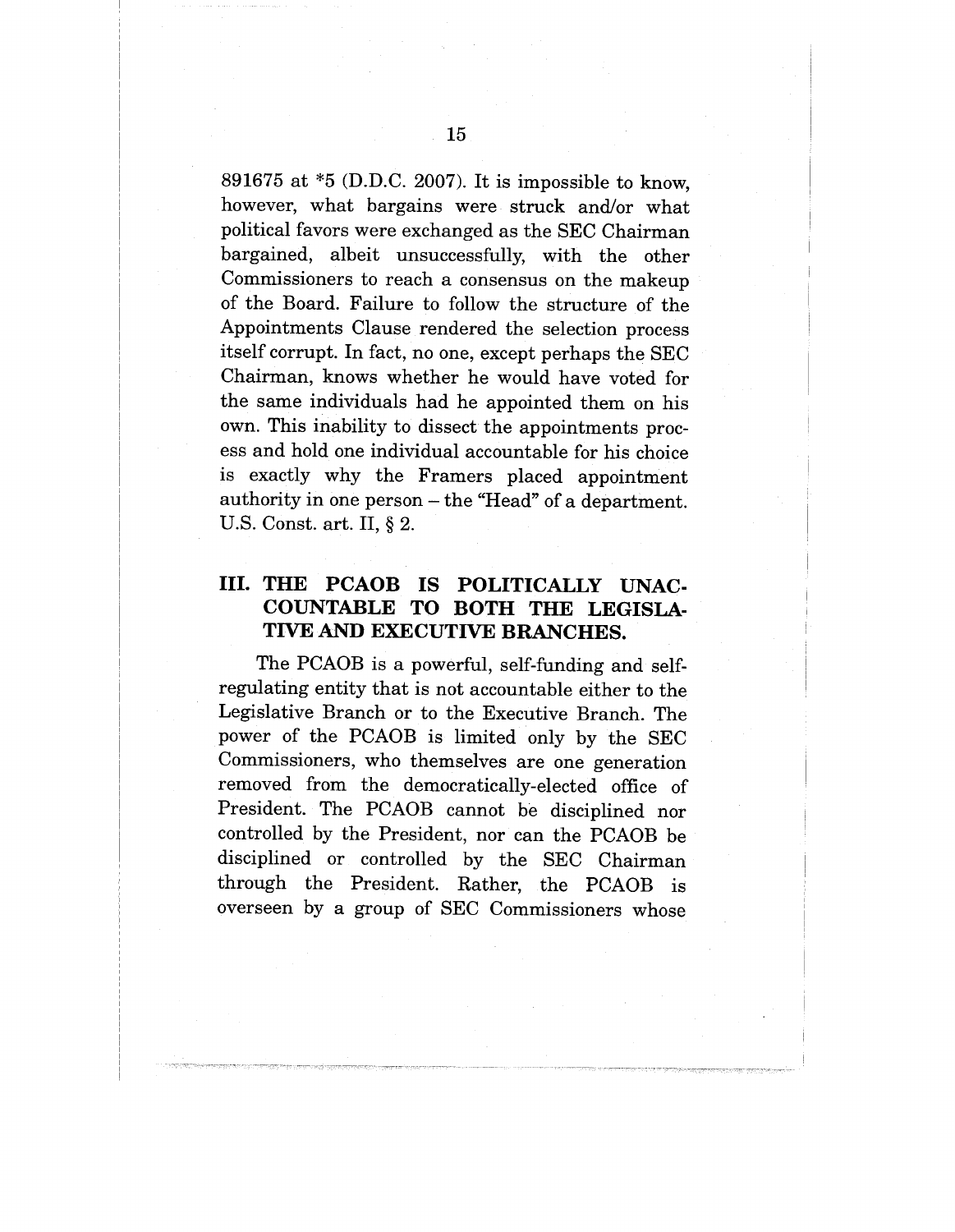authority and accountability are buried in layers of bureaucracy.

If the PCAOB were selected by the SEC Commissioner, the PCAOB would at least be responsive to the wishes of the Executive Branch. Bad behavior or corruption by the PCAOB could be attributed directly to the SEC Commissioner and his poor selection. Instead, mismanagement or corruption by the PCAOB can be managed only via a bureaucratic review process involving five SEC Commissioners. The horse-trading and lack of accountability that occurred with the selection of the PCAOB will occur again if the PCAOB or its members must be investigated or fired.

Congress by failing to establish political accountability for the PCAOB, has abdicated its responsibility to preserve the separation of powers. While Congress has the authority to enact powerful laws to address perceived national emergencies, Congress cannot exceed the powers granted to it in the Constitution. Although Congress's efforts to ensure that the PCAOB is an autonomous entity insulated from political pressure are perhaps laudable, in this case, Congress went too far. The selection of the PCAOB violated the text of the Constitution and the original intent of the Framers. The result of this mistake removes the PCAOB from any political accountability and offends the Separation of Powers Doctrine. *See* U.S. Const. art. II, § 2, cl. 2.